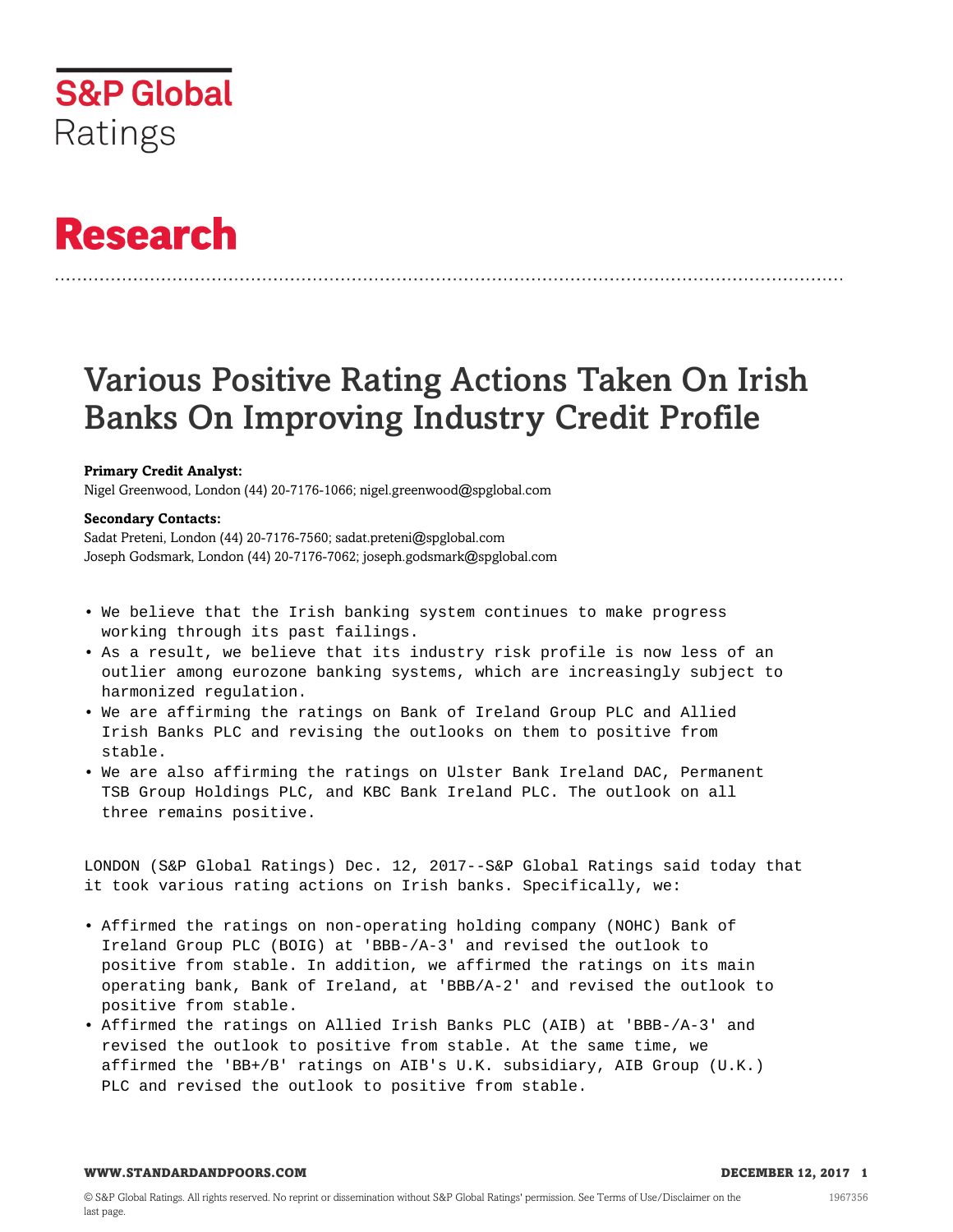- Affirmed the 'BBB/A-2' ratings on Ulster Bank Ireland DAC (Ulster Bank). The outlook remains positive.
- Affirmed the 'B+/B' ratings on NOHC Permanent TSB Group Holdings PLC (PTSB) and the 'BB/B' ratings on its main operating bank Permanent TSB PLC. The outlook on both entities remains positive.
- Affirmed the 'BBB-/A-3' ratings on KBC Bank Ireland PLC (KBCI). The outlook remains positive.

#### RATIONALE

The positive rating actions reflect our view that the Irish banking system is successfully working through its past failings. We believe that its industry risk profile is now less of a negative outlier relative to other eurozone banking systems.

The banking system's progress since the financial crisis and the early track record of the Single Supervisory Mechanism under the leadership of the European Central Bank (ECB) lead us to believe that past supervisory failings should weigh less upon the industry risks facing Irish banks. For example, since 2017, banks have been required to demonstrate a more proactive plan to reduce their nonperforming exposures. The vast majority of Irish banking assets are now directly or indirectly supervised by the ECB. In our view, the failings of the Irish regulator were one of the main factors that led to the collapse of the Irish banking system in 2008.

This is not to say that Irish banks don't continue to face difficulties with the local regulator and politicians. Recently, Irish banks were scolded by the Minister of Finance over their handling of some tracker mortgage customers. The banks have been ordered, in strident terms, to rectify the situation, including through customer redress. We view this proactive approach as a jolt to the banking system and evidence that the required conduct standards have changed permanently. In our view, they are likely to be embedded in all aspects of their business activities.

Also supporting our updated industry view are the improvements that we have observed in Irish banks' funding profiles, albeit from an extremely weak position at the time of their recapitalization in 2011. We expect our measure of systemwide core deposits (including 100% of retail deposits and 50% of corporate deposits) to cover around 76% of systemwide domestic loans at end-2017. This metric compares well with some peers, although we note its dramatic improvement (it was 41% at end-2011) primarily relates to the significant scale of deleveraging and the recovery from a low base in the confidence in Irish banks from corporate depositors. We have also seen early evidence of debt issuance by one Irish NOHC, which will contribute towards their regulatory requirement for own funds and eligible liabilities (MREL) requirements.

The improving funding profile has supported recovery in net interest margins. Future profit growth will likely require better business volumes and greater progress on operating efficiency. We assume that further margin expansion is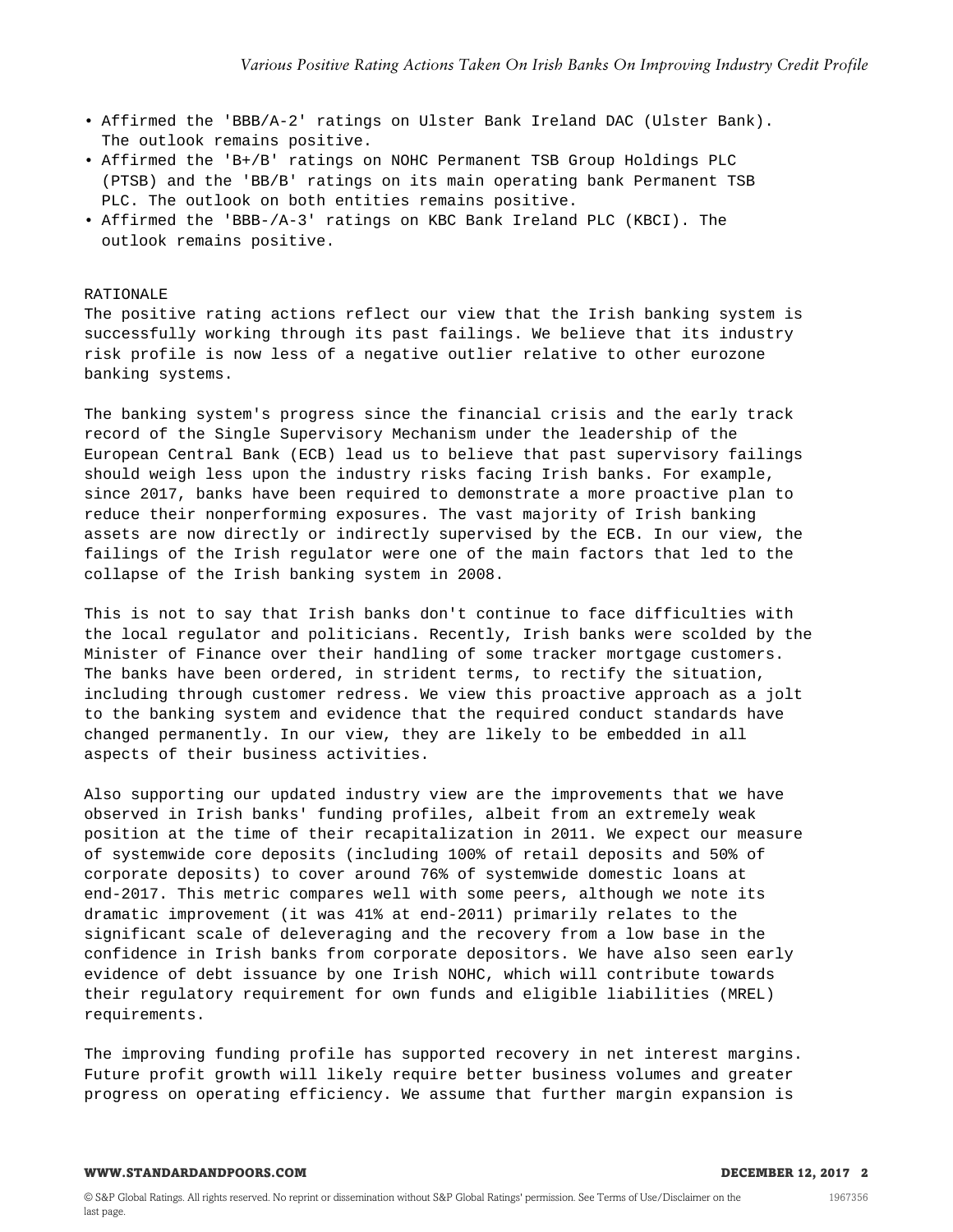unlikely and the benefits of provision releases will wane.

At present, we are not overly concerned with the high house price inflation this year as we don't believe this is a credit-fuelled bubble and, in our view, Ireland's housing market is still in recovery following its severe crash. Sustained growth of more than 10% will eventually give us pause for thought, however. Nationally, house prices rose by 12.8% over the 12 months to September 2017 according to the Central Statistics Office, accelerating the previously steady recovery since the trough in early 2013. House prices are still, on average, around one-quarter below their 2007 peak.

Total credit growth has been negative in 2017, for the ninth straight year by our calculations. We believe that credit growth will turn positive in 2018, a position which will become more obvious in 2019. Mortgage loans, which account for the vast majority of household debt, will be the key factor.

Against a favorable backdrop of an expanding economy, falling unemployment, and low rates, we expect domestic systemwide credit losses to have been exceptionally low in full-year 2017, with net provision releases in some cases. We assume the systemwide loan loss rate to be up to 20 basis points (bps) in 2017, significantly below our assumption in our January 2017 Banking Industry Country Risk Assessment (BICRA) publication of 30bps in 2017. For 2018 and 2019, we maintain our view of a more normal level of around 30bps credit losses. These assumptions do not explicitly factor the impact of the new accounting standard, International Financial Reporting Standard (IFRS) 9.

The banking system's large stock of nonperforming loans (NPLs; we define these as impaired loans, plus loans that are 90 days past due but are not impaired, and performing forborne loans) and a still-high level of mortgage arrears (including a meaningful proportion of very long-term arrears of 720 days plus) remains among the most significant challenges facing the industry. We estimate that NPLs will be around 21% of domestic systemwide loans at end-2017 (down from around 27% at end-2016). While we expect a further reduction in NPLs (we assume to about 12% by end-2019) a more material reduction depends on proactive initiatives by banks.

As a result the anchor, or starting point, for rating a typical Irish bank remains at 'bbb-' but has the potential to improve to 'bbb' over the next two years. In particular, we could improve our funding assessment if the banking system proves able to maintain a retail funding profile with firmer evidence that our metric of deposits to loans will remain above 75% on a sustainable basis as lending growth recovers; and we see further evidence of wide, affordable access to the wholesale markets. We would also need to gain confidence that the recovery in pre-provision profitability will not reverse. With regard to an improved assessment of economic risk we would need to see evidence of a substantial further reduction in NPLs before we could consider this. We note that continued house price inflation above 10% and any potential risks to Ireland from its close trading partner, the U.K., leaving the EU may also cause us to resist a stronger assessment.

#### **WWW.STANDARDANDPOORS.COM DECEMBER 12, 2017 3**

1967356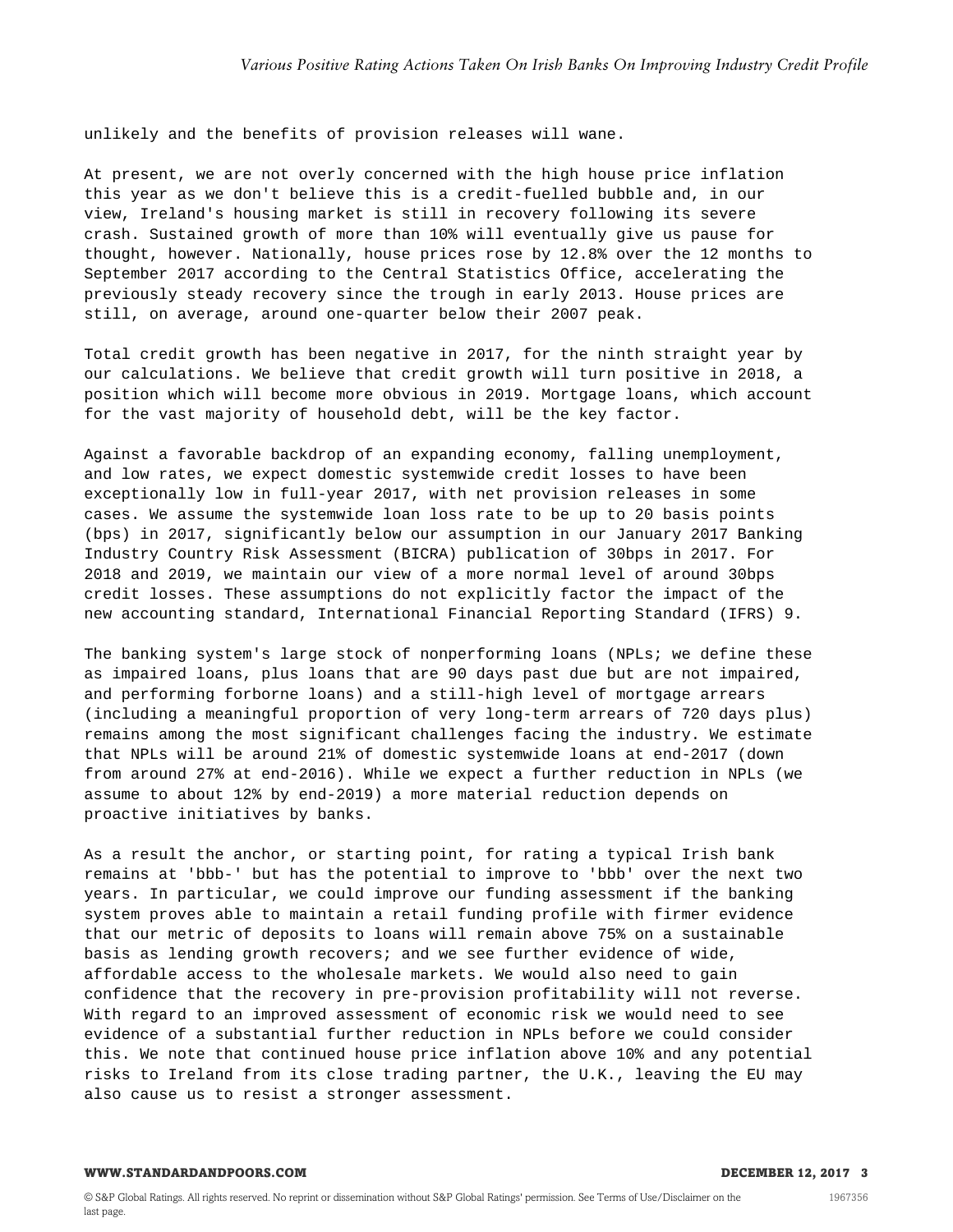We have incorporated these revised assumptions into our ratings on five rated Irish banks, as explained further below. The ratings on Barclays Bank Ireland PLC, a core subsidiary of Barclays Bank PLC under our group rating methodology, are unaffected by this review.

#### BANK OF IRELAND GROUP PLC

The positive outlook on BOIG reflects the at least one-in-three chance over our two-year outlook horizon that we could improve our view of Irish banking industry risk. If this occurs, and at that time we continue to believe that the group is demonstrating a clear prospect of solid business and earnings growth, then we could revise upward the unsupported group credit profile (UGCP) by one notch to 'bbb+' and therefore the ratings. Less likely, but still plausible over this timeframe, we could also revise upward the UGCP if BOIG significantly improved its asset quality metrics to be broadly in line with higher rated peers, while continuing to demonstrate predictable earnings from both its Irish and U.K. franchises.

We could revise the outlook back to stable if our view of Irish banking industry risk worsened, or if the group's business and earnings predictability faltered.

## BANK OF IRELAND

The positive outlook mirrors the rationale for the action on BOIG but also incorporates our belief that we could apply a notch for additional-loss absorbing capacity (ALAC). This factor would only benefit the ratings on Bank of Ireland because we do not include notches for ALAC support in the ratings on NOHCs.

If we revised upward the anchor and applied a one-notch adjustment for ALAC, we would not raise the rating on Bank of Ireland upward by two notches, at least in the near term. This is because, in our view, its overall creditworthiness is not yet consistent with 'A' category rated banks.

We could revise the outlook to stable if our view of Irish banking industry risk worsened, if we did not believe that sufficient progress had been made to build ALAC, or if we believed that a higher rating could not be justified relative to higher rated peers. This could be the case, for example, if we believed that the business were in a negative transition.

### ALLIED IRISH BANKS PLC

The positive outlook on AIB reflects the at least one-in-three chance that we could improve our view of Irish banking industry risk over our two-year outlook horizon. This could lead us to revise upward AIB's UGCP by one notch to 'bbb', and therefore raise the ratings.

While less likely in the short term, we could also upgrade AIB if we included one notch of ALAC support in the ratings on the bank, or if it continued to make steady progress in reducing its stock of nonperforming assets (NPAs) to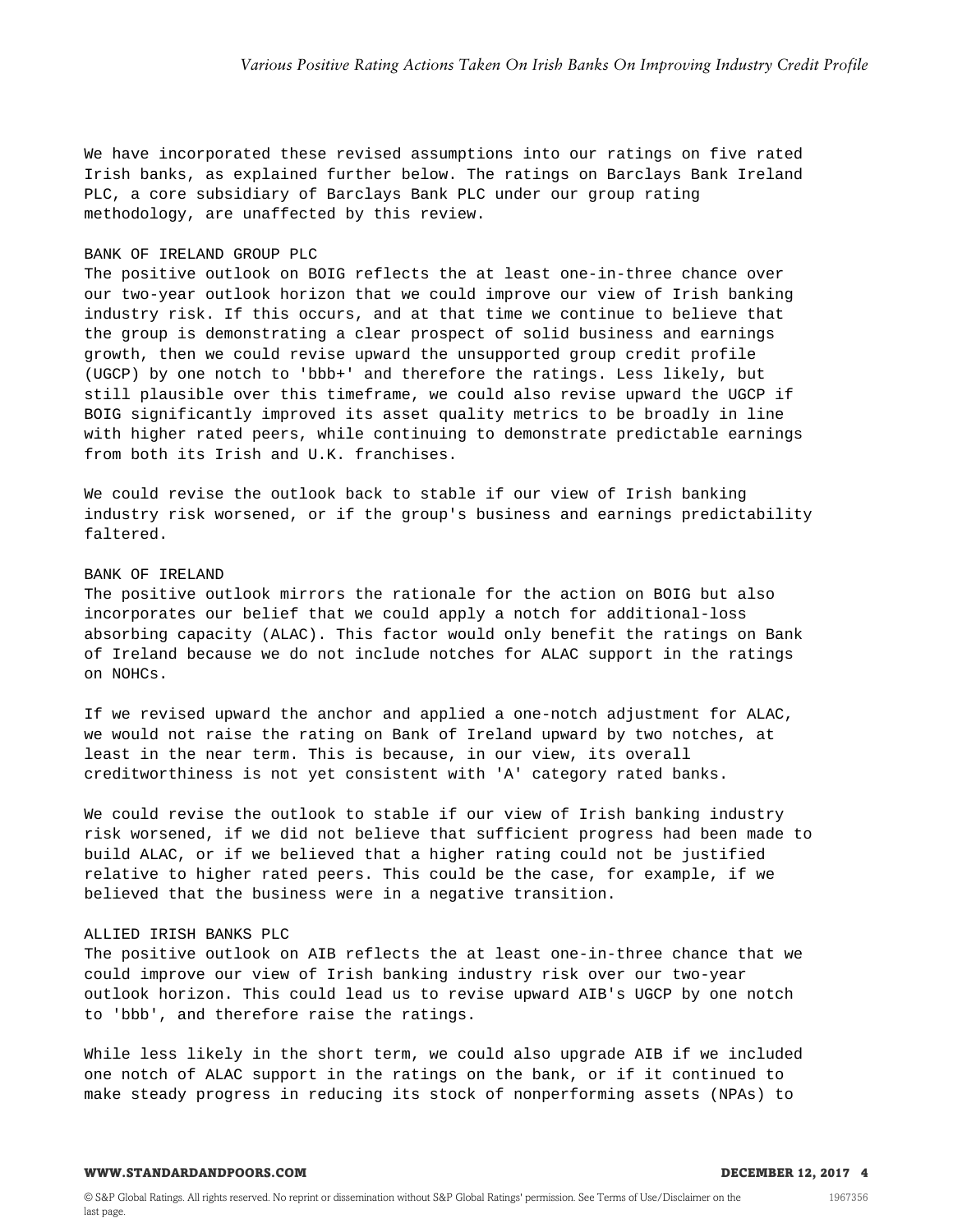levels more aligned with those of peers in the coming 18-24 months. The former depends on the bank's MREL and issuance plans, and the bank's ALAC buffer would need to exceed the required thresholds of 5% for a bank with a starting point of 'bbb-' or higher.

We could revise the outlook back to stable if our view of Irish banking industry risk worsened. We could also revise the outlook back to stable if AIB's capital management becomes more aggressive as it gradually returns to full private ownership, such that we no longer believed its RAC ratio would sustainably exceed 10%.

The positive outlook on AIB Group (U.K.) PLC, AIB's wholly owned subsidiary, reflects the positive outlook on AIB.

#### ULSTER BANK IRELAND DAC

The positive outlook on Ireland-based Ulster Bank reflects our positive outlook on the main operating entities of the Royal Bank of Scotland Group PLC (RBS)--Ulster Bank's ultimate parent--that are likely to form the future ring-fenced part of RBS.

We could upgrade Ulster Bank over the coming 18-24 months if we upgraded RBS' future ring-fenced operating subsidiaries. Although less likely, we could also consider an upgrade if Ulster Bank demonstrated an improved operating performance and risk profile at least in line with that of the parent, which would enable us to equalize its ratings with RBS' GCP.

We would revise our outlook on Ulster Bank to stable if we took a similar action on the RBS group's future ring-fenced entities. We could also revise the outlook to stable if we observed that the Republic of Ireland was becoming less integral to the RBS group's strategy and the links between Ulster Bank and the RBS group were weakening as a result.

PERMANENT TSB GROUP HOLDINGS PLC PTSB's UGCP remains unchanged at 'bb'.

The positive outlook on PTSB reflects the at least one-in-three chance that our view of Irish banking industry risk could improve over the coming two years. All other factors remaining the same, an improved view of the banking industry in Ireland could lead us to revise upward PTSB's UGCP--and therefore raise the ratings--by one notch, given PTSB's domestic focus.

Although less likely over our 12-month horizon, we could raise the ratings on PTSB if we observed that its NPAs and mortgage arrears had converged toward levels more in line with those of its domestic and international peers, while capitalization remained at a level commensurate with a strong assessment. This would be measured by our RAC ratio of above 10%. This reflects our view that PTSB's enhanced focus on reducing NPAs should support gradual improvements in its asset quality, operating performance, and earnings capacity.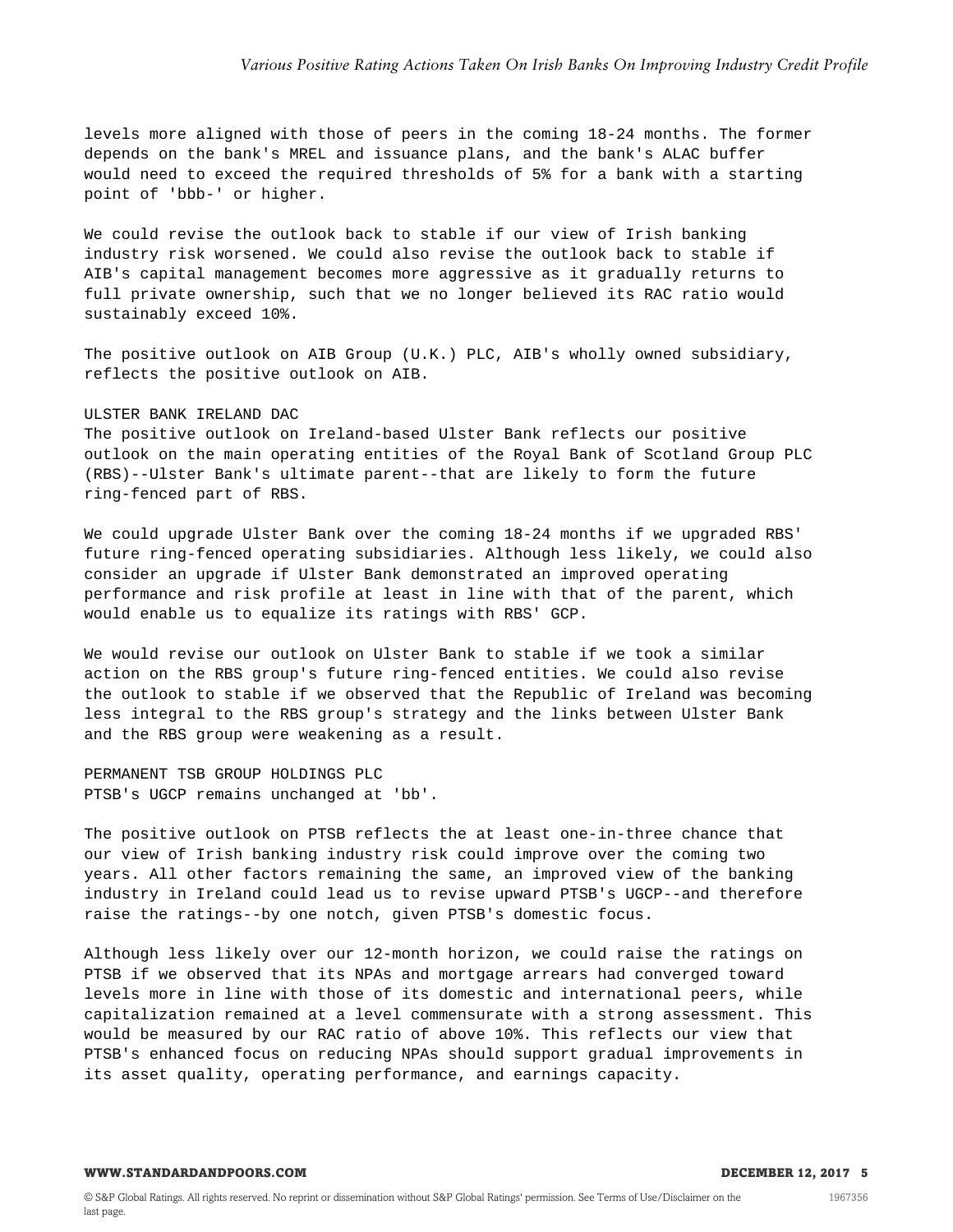We could revise the outlook back to stable if our view of Irish banking industry risk worsened. We could also revise the outlook to stable if we considered that PTSB's efforts to reduce NPAs had derailed its path to earnings recovery and its ability to maintain capital sustainably above 10%.

#### PERMANENT TSB PLC

The positive outlook on PTSB, the primary operating company of the group, mirrors that on Permanent TSB Group Holdings PLC, the NOHC. We could lower or raise the ratings if we revised the UGCP downward or upward, as explained above.

While less likely in the short term, we could also raise the ratings if we believed PTSB could build a sufficiently large ALAC buffer, subject to evidence of issuance. This would only benefit the ratings on the operating company, Permanent TSB PLC, because we do not include notches for ALAC support in the ratings on NOHCs.

#### KBC BANK IRELAND

KBCI's stand-alone credit profile remains unchanged at 'bb'. The positive outlook reflects that we could raise the ratings by one notch in the next 12-24 months if our view of Irish industry risk improved, or if we thought that on a stand-alone basis, KBCI would generate recurring and more predictable statutory earnings, which would indicate its strategic repositioning was working successfully.

While less likely, we could also raise the ratings if, for example, we observed improving performance, successful developments in KBCI's retail franchise, and profitable bancassurance operations that were more reflective of KBC Group's overall business strategy. This could lead us to revise upward our group status assessment for KBCI.

While we view KBCI's strategy as logical, we consider management's attempt to reposition the KBCI franchise as a work in progress. We could therefore revise the outlook back to stable if we believed that the bank were lagging its peers in terms of working through its large stock of NPAs, or if we considered that management were unlikely to develop KBCI into a retail-focused bank that could generate solid and sustainable earnings.

BICRA SCORE SNAPSHOT\* Ireland

|                            | To                | From              |
|----------------------------|-------------------|-------------------|
| BICRA Group                | 5                 | 5                 |
| Economic risk              | 5                 | 5                 |
| Economic resilience        | Low risk          | Low risk          |
| Economic imbalances        | Intermediate risk | Intermediate risk |
| Credit risk in the economy | Very high risk    | Very high risk    |
|                            |                   |                   |
| Industry risk              | 5                 | 6                 |
| Institutional framework    | Intermediate risk | High risk         |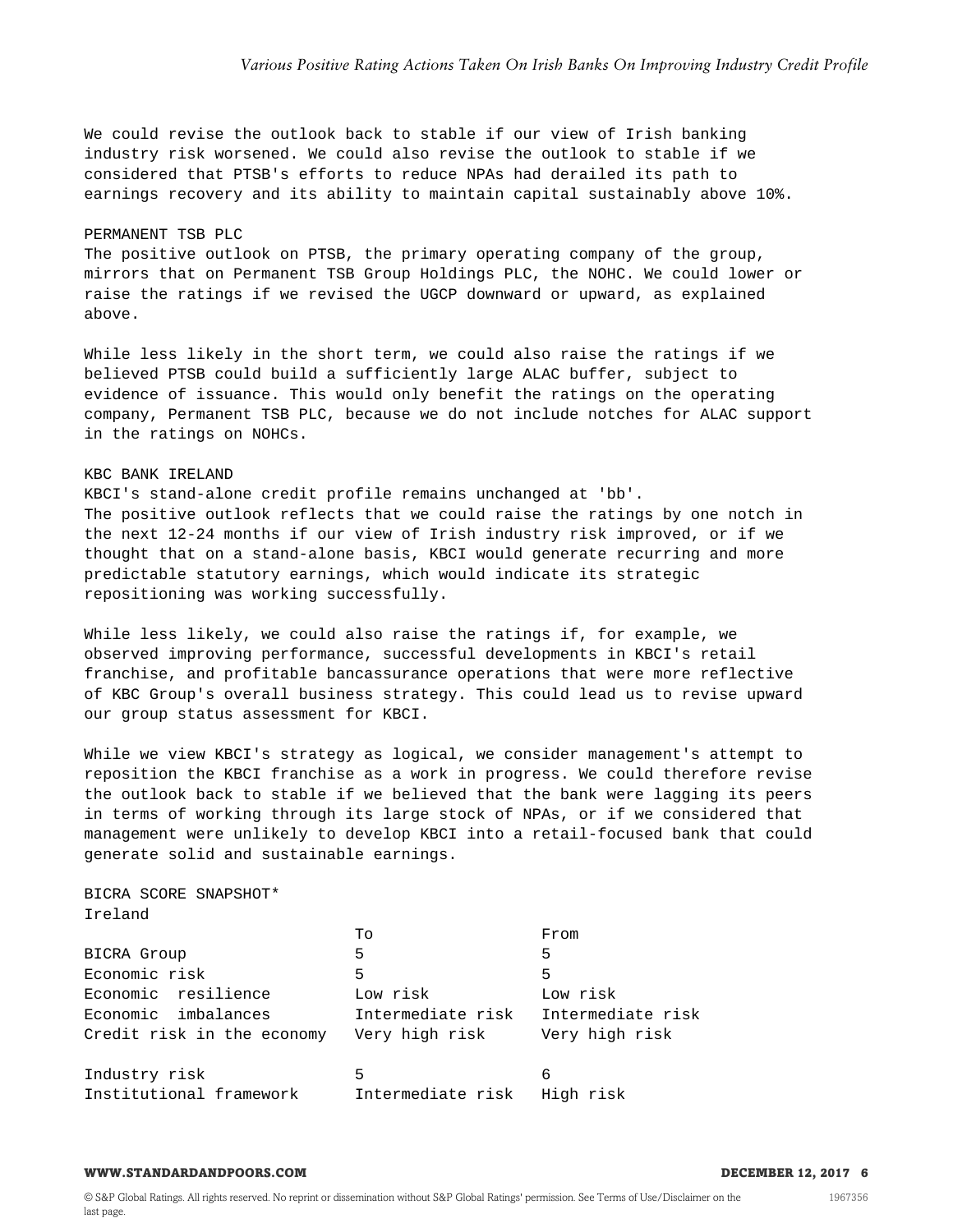| Competitive dynamics | Intermediate risk | Intermediate risk |
|----------------------|-------------------|-------------------|
| Systemwide funding   | High risk         | High risk         |
|                      |                   |                   |
| Trends               |                   |                   |
| Economic risk trend  | Stable            | Stable            |
| Industry risk trend  | Positive          | Stable            |

\*Banking Industry Country Risk Assessment (BICRA) economic risk and industry risk scores are on a scale from 1 (lowest risk) to 10 (highest risk). For more details on our BICRA scores on banking industries across the globe, please see "Banking Industry Country Risk Assessment Update" published monthly on RatingsDirect.

#### RELATED CRITERIA

- Criteria Financial Institutions General: Risk-Adjusted Capital Framework Methodology, July 20, 2017
- General Criteria: Methodology For Linking Long-Term And Short-Term Ratings , April 7, 2017
- General Criteria: Guarantee Criteria, Oct. 21, 2016
- Criteria Financial Institutions Banks: Bank Rating Methodology And Assumptions: Additional Loss-Absorbing Capacity, April 27, 2015
- Criteria Financial Institutions Banks: Bank Hybrid Capital And Nondeferrable Subordinated Debt Methodology And Assumptions, Jan. 29, 2015
- General Criteria: Group Rating Methodology, Nov. 19, 2013
- General Criteria: Methodology: Use Of 'C' And 'D' Issue Credit Ratings For Hybrid Capital And Payment-In-Kind Instruments, Oct. 24, 2013
- Criteria Financial Institutions Banks: Quantitative Metrics For Rating Banks Globally: Methodology And Assumptions, July 17, 2013
- Criteria Financial Institutions Banks: Banks: Rating Methodology And Assumptions, Nov. 9, 2011
- Criteria Financial Institutions Banks: Banking Industry Country Risk Assessment Methodology And Assumptions, Nov. 9, 2011
- General Criteria: Use Of CreditWatch And Outlooks, Sept. 14, 2009
- Criteria Financial Institutions Banks: Commercial Paper I: Banks, March 23, 2004

#### RELATED RESEARCH

- Banking Industry Country Risk Assessment: Ireland, Dec. 12, 2017
- Banking Industry Country Risk Assessment Update, Dec. 7, 2017
- Republic of Ireland Ratings Affirmed At 'A+/A-1'; Outlook Stable, Dec. 1, 2017
- European Banking Union 2.0: The Creation Of A True Single Market? Nov 6, 2017
- Irish Banks: Getting Back To Where They Once Belonged, March 20, 2017
- S&P To Publish Economic And Industry Risk Trends For Banks, March 12, 2013
- Analytical Linkages Between Sovereign And Bank Ratings, Dec. 6, 2011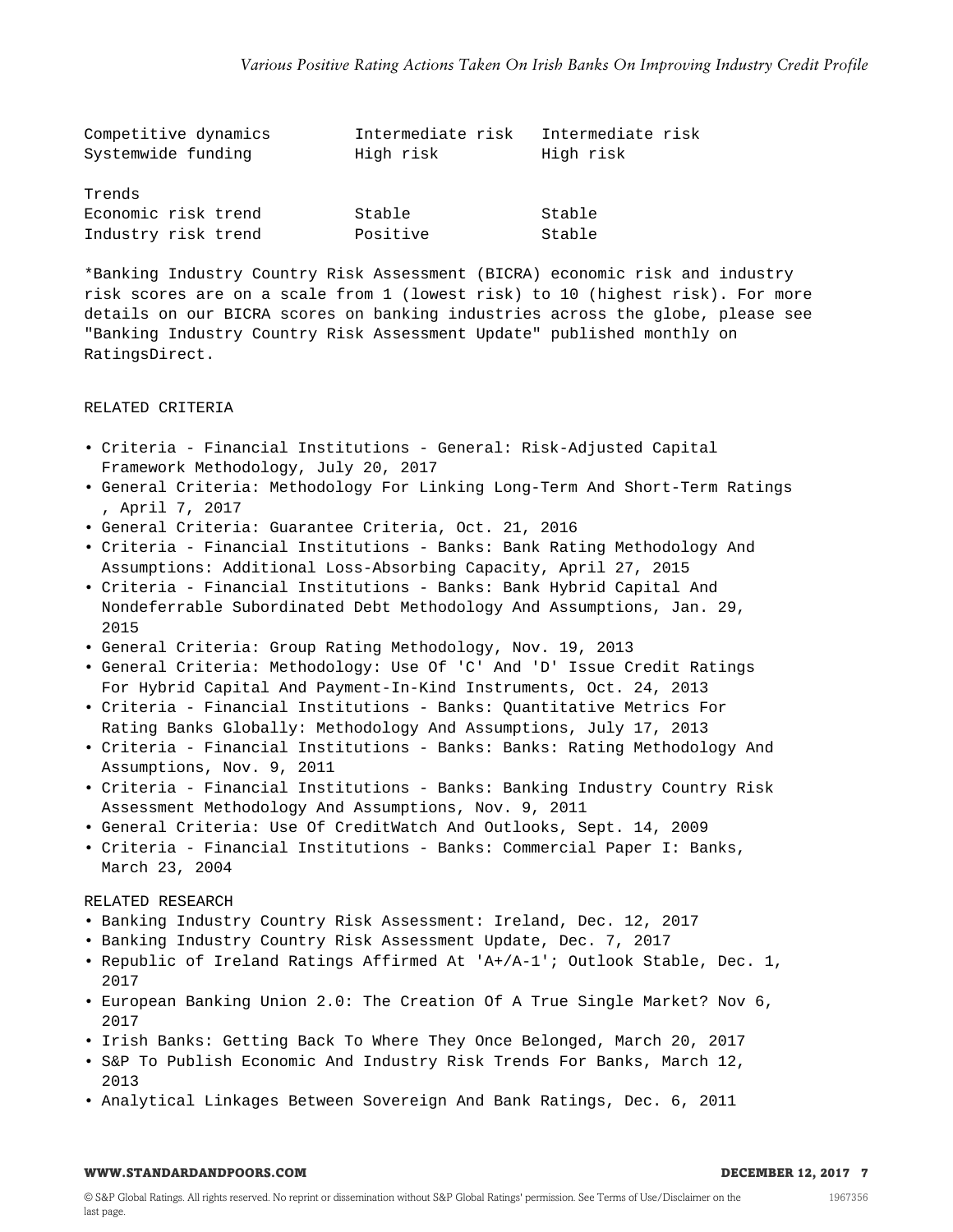#### Ratings List

| Ratings Affirmed; Outlook Action                               | Tо                | From            |
|----------------------------------------------------------------|-------------------|-----------------|
| Bank of Ireland Group PLC<br>Counterparty Credit Rating        | BBB-/Positive/A-3 | BBB-/Stable/A-3 |
| Bank of Ireland<br>Counterparty Credit Rating                  | BBB/Positive/A-2  | BBB/Stable/A-2  |
| Allied Irish Banks PLC<br>Counterparty Credit Rating           | BBB-/Positive/A-3 | BBB-/Stable/A-3 |
| AIB Group (U.K.) PLC<br>Counterparty Credit Rating             | BB+/Positive/B    | BB+/Stable/B    |
| Ratings Affirmed                                               |                   |                 |
| Ulster Bank Ireland DAC<br>Counterparty Credit Rating          | BBB/Positive/A-2  |                 |
| Permanent TSB Group Holdings PLC<br>Counterparty Credit Rating | $B+$ /Positive/B  |                 |
| Permanent TSB PLC<br>Counterparty Credit Rating                | BB/Positive/B     |                 |
| KBC Bank Ireland PLC<br>Counterparty Credit Rating             | BBB-/Positive/A-3 |                 |

**Additional Contact:**

Financial Institutions Ratings Europe; FIG\_Europe@spglobal.com

Certain terms used in this report, particularly certain adjectives used to express our view on rating relevant factors, have specific meanings ascribed to them in our criteria, and should therefore be read in conjunction with such criteria. Please see Ratings Criteria at www.standardandpoors.com for further information. Complete ratings information is available to subscribers of RatingsDirect at www.capitaliq.com. All ratings affected by this rating action can be found on the S&P Global Ratings' public website at www.standardandpoors.com. Use the Ratings search box located in the left column. Alternatively, call one of the following S&P Global Ratings numbers: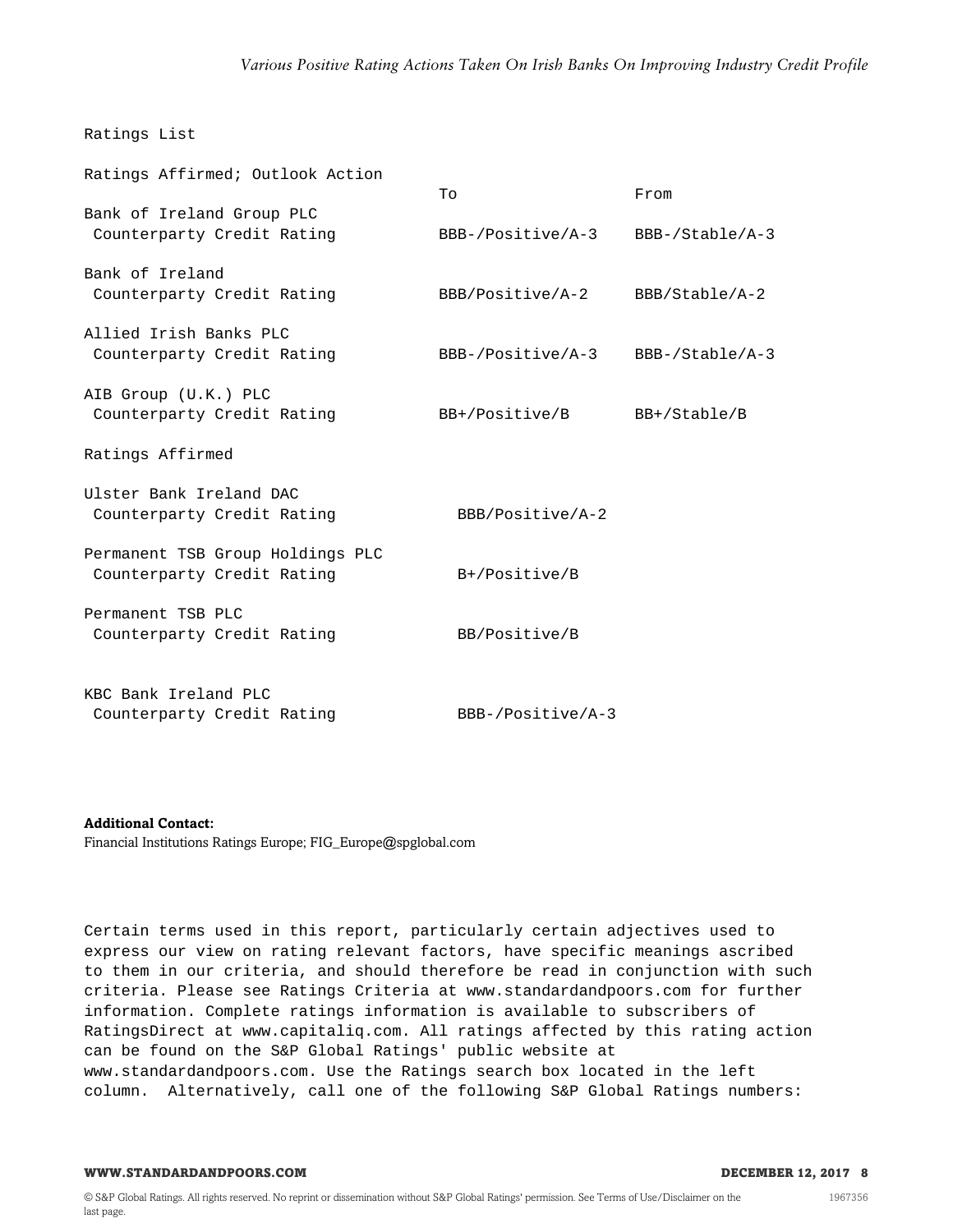Client Support Europe (44) 20-7176-7176; London Press Office (44) 20-7176-3605; Paris (33) 1-4420-6708; Frankfurt (49) 69-33-999-225; Stockholm (46) 8-440-5914; or Moscow 7 (495) 783-4009.